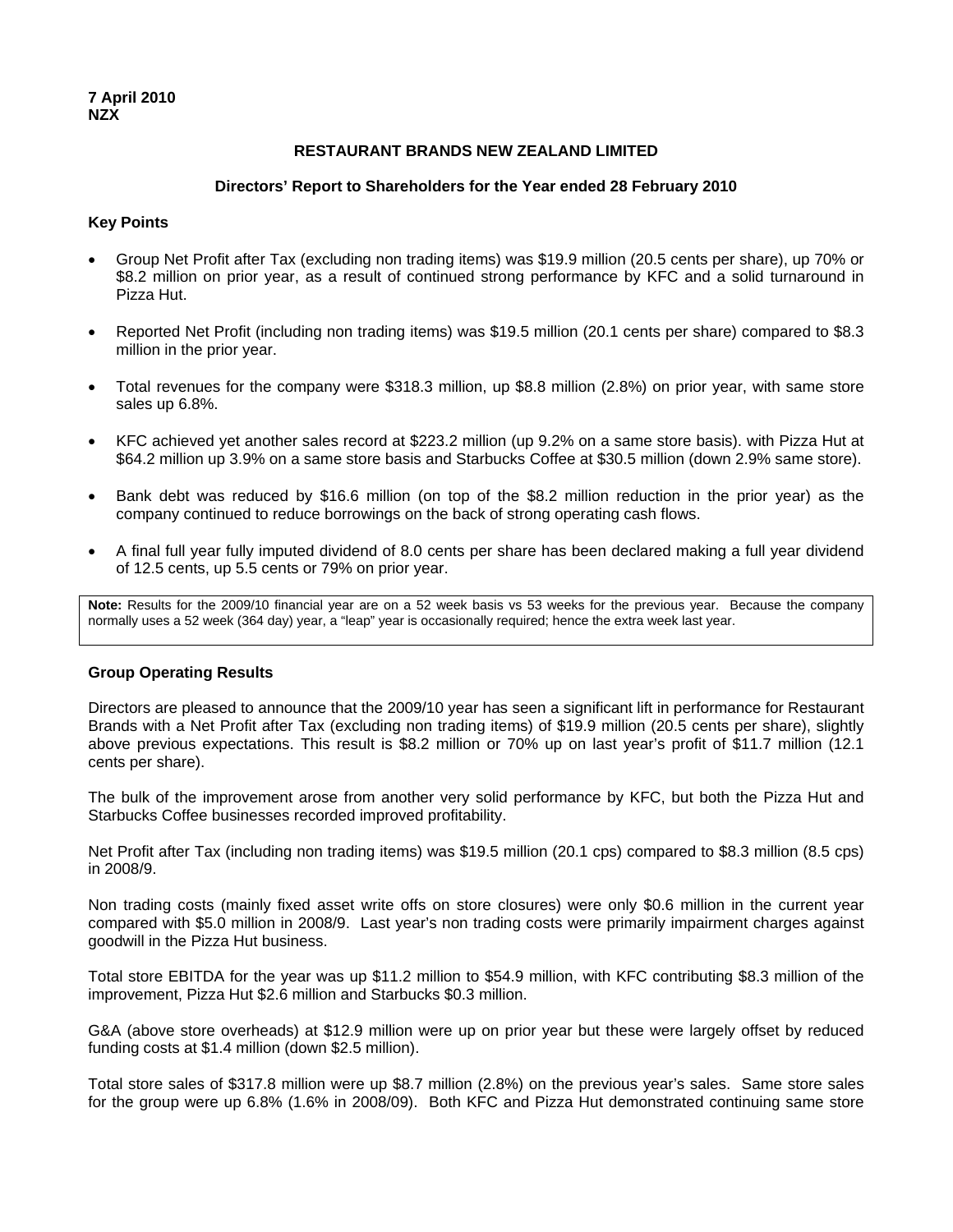sales growth, up 9.2% (4.1% in 2008/09) and 3.9% (-6.5% in 2008/09) respectively, but Starbucks Coffee saw annual same store sales drop 2.9% (up 3.6% in 2008/09).

Year end store numbers at 217 were two down on February 2009 following two Pizza Hut and one Starbucks Coffee store closures and one new KFC opening over the year.

# **KFC**

KFC yet again grew both sales and margins with the momentum of the continuing brand transformation. Total sales reached a new record of \$223.2 million, up \$11.7 million (5.5%) on prior year and 9.2% on a same store basis (on top of 4.1% same store growth in 2008/9 and 7.7% in 2007/8).

During the year, KFC successfully introduced such new products as *Pocketfuls* and the *Popcorn Chicken Roller*, as well as bringing back old favourites such as *Hot n Spicy Chicken* and *KFC Tower Burger*. The brand also completed the rollout to 56 stores of *Krushers*, a new frozen beverage range, which also assisted in growing sales.

A further six KFC stores were rebuilt over the year bringing total rebuilt or refurbished stores to 40, nearly one half of the total network. Store numbers increased to 85 with the opening of a new store at Greenlane in Auckland.

KFC profitability also continued to improve markedly with EBITDA up by \$8.3 million (21.8%) to \$46.3 million (20.7% of sales). The brand continued to improve its operational controls and benefit from volume leverage with no substantial cost increases incurred over the year.

## **Pizza Hut**

The Pizza Hut business finally began to return to profitability in 2009/10. Whilst sales of \$64.2 million for the year were down \$0.4 million (0.7%), this was as a result of having two less stores. The brand delivered same store sales growth of 3.9% in the year, the first time Pizza Hut has seen an increase in same store sales since 2002/3.

More importantly, however, the leverage from the sales growth and the closure of unprofitable stores, together with a number of margin improvement initiatives and continued emphasis on improved controls, meant that the brand produced an EBITDA result of \$5.4 million for the year, \$2.6 million or 95% up on prior year. Pizza Hut's EBITDA margin as a percentage of sales finished at 8.4% compared with 4.3% in the previous year.

Limited time offers such as the *'More-4-All'* and *'Garlic Bites'* pizzas have attracted new customers. Existing successful products such as the *'Jumbo'* size pizza and *'Slab'* have provided further growth. Towards the end of the financial year, Pizza Hut launched the everyday value *'Pizza Mia'* as well as a range of seven new flavours, bringing innovation to the core pizza range with both initiatives assisting in generating repeat business.

Two stores closed over the course of the year: Hamilton North red roof and Mairangi Bay delco. Both closures have been positive for profitability.

Store numbers at year end totalled 91.

## **Starbucks Coffee**

Starbucks Coffee revenues at \$30.5 million were down \$2.5 million (7.6%) on 2008/9 and down 2.9% on a same store basis. One store in Palmerston North was closed (at lease end) over the year bringing store numbers at year end to 41.

Despite the sales result, the Starbucks business managed to improve earnings by \$0.3 million (9.6%) on prior year to produce an EBITDA of \$3.2 million (or 10.6% of sales). A more favourable exchange rate and enhanced in-store controls, together with some product rationalization, all contributed to the improved result.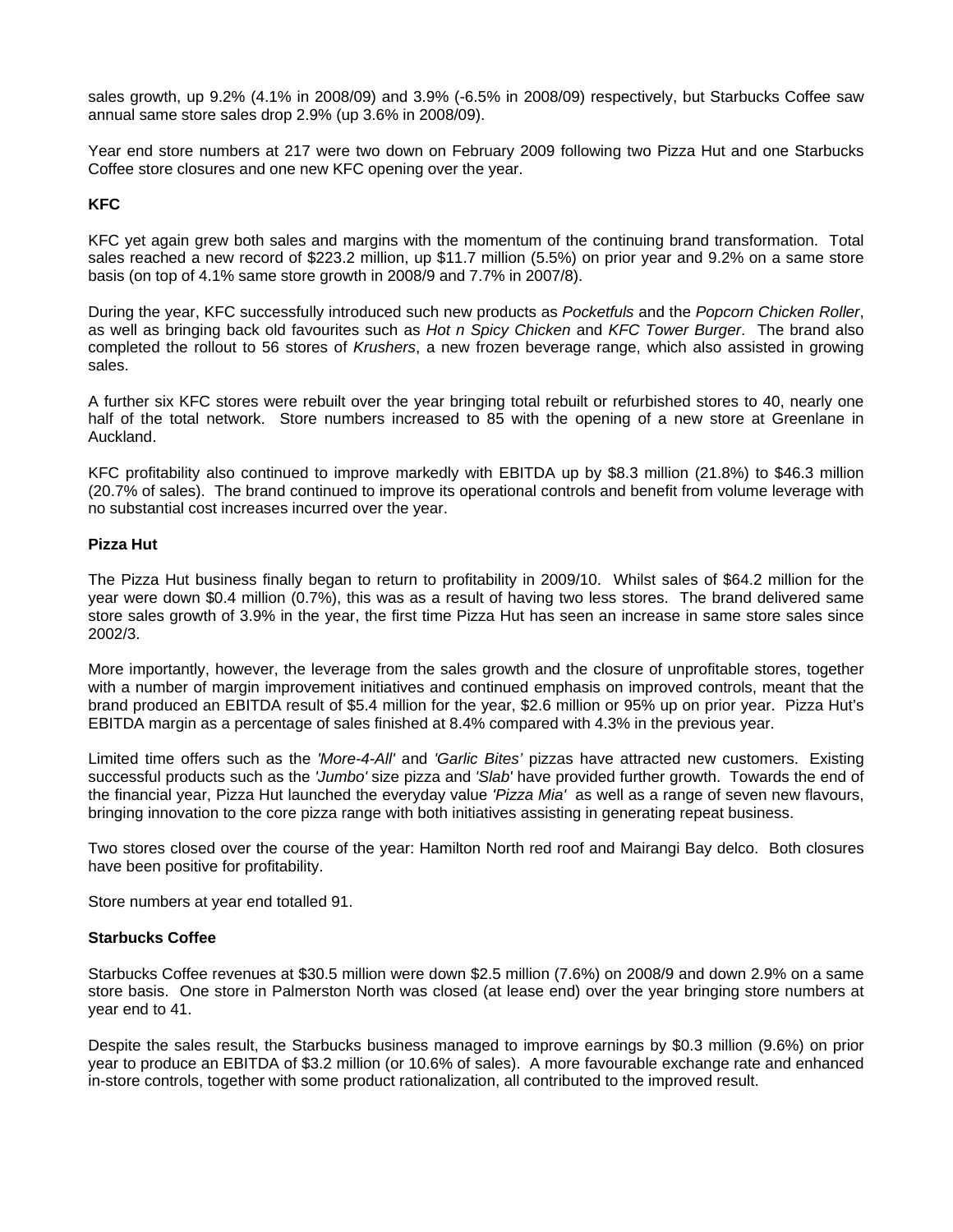## **Corporate and Other Costs**

G&A (above store overheads) at \$12.9 million were significantly (\$2.4 million) above prior year because of higher headcount and increases in variable remuneration due to improved financial performance of the company. G&A costs were 4.1% of sales (2009: 3.4% of sales).

With the delays in KFC transformation and capital expenditure flowing over from the previous year, depreciation charges at \$12.0 million for the year were slightly lower than incurred for 2008/09.

Non trading charges of \$0.6 million were \$4.4 million lower than prior year because the previous year's result included \$0.4 million in write offs from Pizza Hut store closures (largely red roofs) and \$3.7 million in Pizza Hut goodwill impairment charges following a review of the carrying value of this investment.

Interest and funding costs at \$1.4 million were \$2.5 million lower than prior year, with the company benefiting from both lower debt levels and the continued fall in interest rates. Bank interest rates for the year averaged 4.3% compared with 8.3% in 2008/9.

## **Cash Flow and Balance Sheet**

Operating cash flows for the year at \$38.7 million were up \$15.4 million on prior year. This was largely because of the improved profit performance of the company, although a portion thereof (\$6.8 million) is attributable to favourable working capital movements.

Investing cash flows of \$13.2 million were \$5.1 million higher than prior year, reflecting the acceleration in the pace of KFC transformation spend.

The improved free cash flow position has meant that total bank borrowings reduced by \$16.6 million over the year (in addition to the \$8.2 million reduction in 2008/9) with closing bank debt of \$17.7 million, well within current facility limits of \$45 million. Bank debt has been reclassified as current in the accounts, reflecting the expiry of the Westpac facility in October 2010. The renewal of the facility was deferred as the company seeks to reduce its exposure to increased funding costs as old interest rates roll off. Directors expect that it will be renewed in the normal course of business on or prior to this date.

Total assets at \$103.0 million were up \$1.9 million on the \$101.1 million as at last year, with small increases in fixed assets, reflecting transformation spend ahead of depreciation and a deferred tax asset. Shareholders' Funds closed at \$48.7 million, reflecting the higher profitability of the company.

#### **Franchise Renewals**

In June 2009, the company finalised an agreement with Yum! Restaurants International for the re-franchise of the Pizza Hut stores in New Zealand for a ten year period, with a further ten year right of renewal. The agreement also set out a framework for the progressive sell down of Pizza Hut stores to individual operators. Management control of the brand still vests in Restaurant Brands for which the company receives a management fee from Yum!

A marketing process has commenced for a number of stores and the sale of some stores is expected to be completed in the course of the next financial year.

## **Dividend**

Directors believe that the company has produced a very satisfactory performance for the current year, with the business recording improved profitability and the balance sheet in a relatively strong position.

In accordance with the board policy of reflecting the continuing improved performance of the company in an increased return to shareholders, directors have declared a final fully imputed dividend of 8.0 cents per share. This brings the total dividend for the year to 12.5 cents from 7.0 cents last year, an increase of 79%.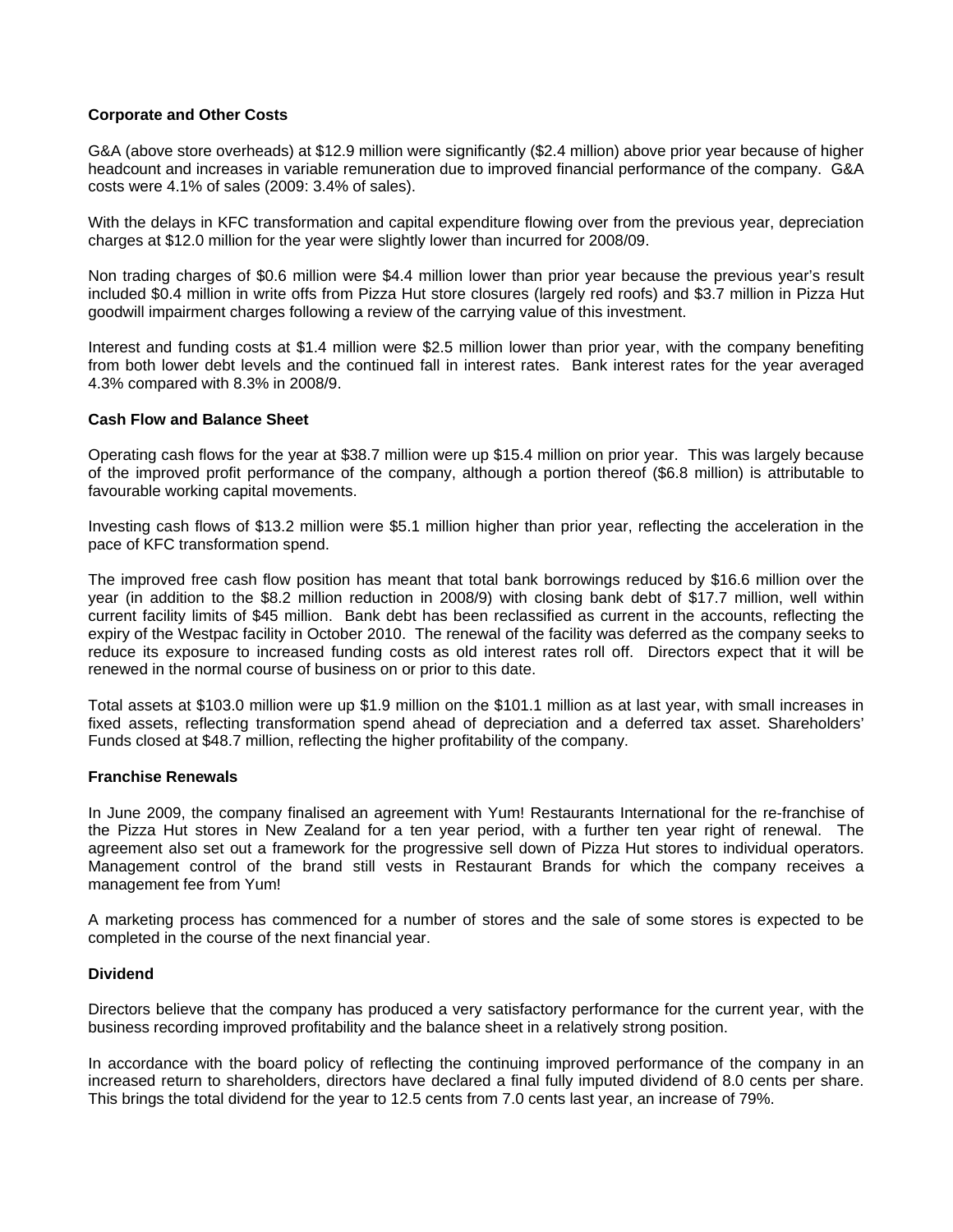The dividend will be paid on 25 June 2010 to all shareholders on the register as at 11 June 2010. A supplementary dividend of 1.41176 cents per share will also be paid to overseas shareholders on that date.

The dividend re-investment plan will remain suspended for this dividend.

## **Outlook**

The company has produced a significant step up in this year's profit performance with all three brands delivering trading results well above the prior year.

In the coming year, the pace of investment in the KFC brand transformation programme will be increased and at least two new stores will be opened. Positive same store sales growth is expected to continue.

Pizza Hut is expected to continue the momentum of same store sales growth seen in the current year. The sale of stores to independent franchisees will be actively pursued as will the programme of unprofitable store closures, particularly of the red roof stores.

Starbucks Coffee is expected to return to same store sales growth and produce further margin improvement on the current year.

The current year's profit performance has demonstrated the resilience of Restaurant Brands during the economic downturn. As the economy improves, these levels of profitability are expected to be maintained and directors are cautiously optimistic of producing a profit slightly in excess of \$20 million in the new financial year.

## **Annual Shareholders' Meeting**

The Annual Shareholders' Meeting for the company will be held at the Newmarket Room, Ellerslie Events Centre, Ellerslie Racecourse, 80-100 Ascot Avenue, Greenlane, Auckland on Thursday 1 July 2010, commencing at 11.00am.

For further information please contact:

Russel Creedy **Grant Ellis** Creedy **Grant Ellis** Phone: 525 8722 Phone: 525 8722

CEO CEO COMPANY Secretary CEO/Company Secretary

**ENDS**